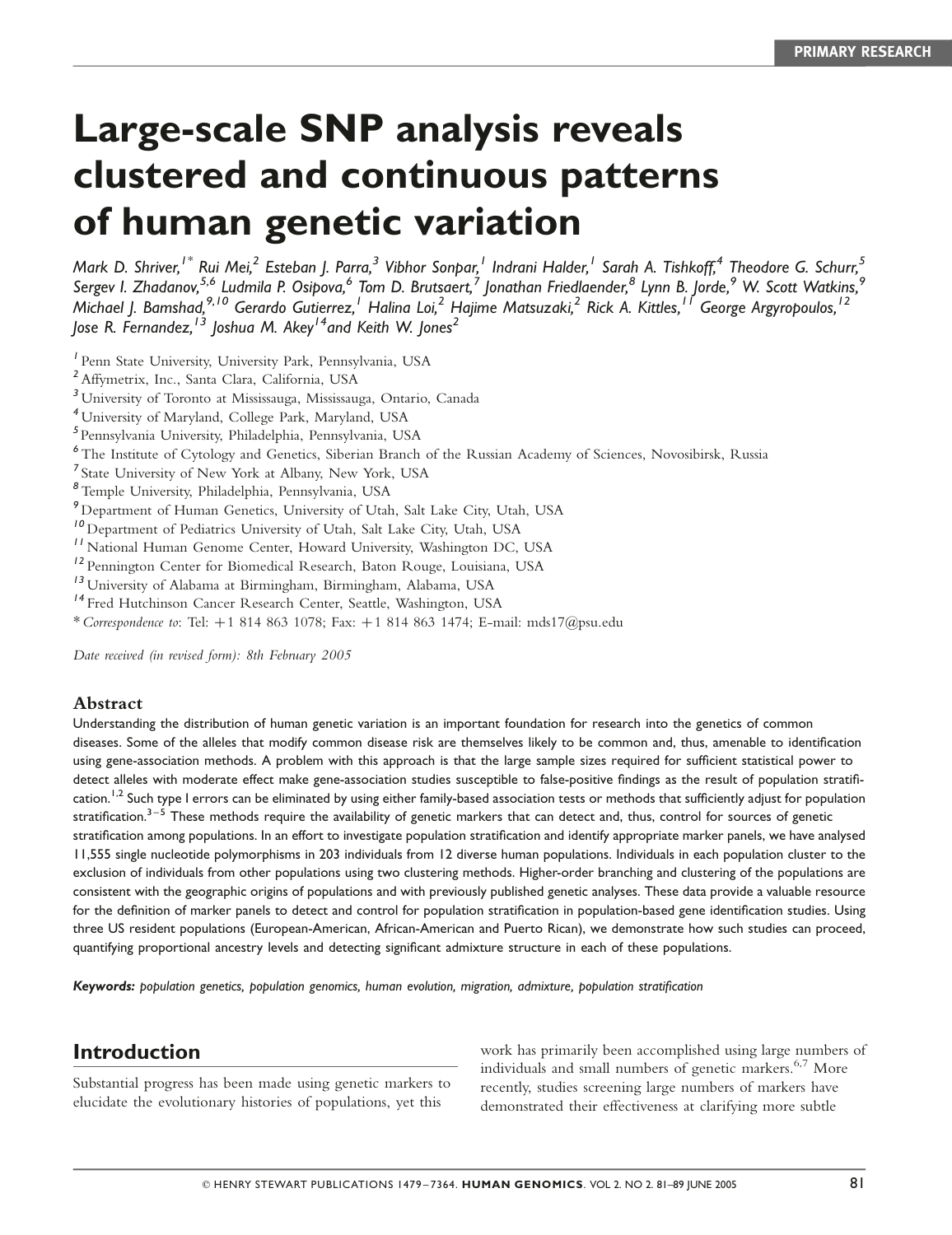patterns of population stratification. 8,9 Such studies can facilitate the exploration of the genetic structure that may exist among and within populations and also provide a valuable source of ancestry informative markers (AIMs) to quantify and adjust for this structure in gene-identification studies.

## **Results**

Here, we analysed 11,555 single nucleotide polymorphism (SNP) markers in 12 population samples using a new microarray-genotyping platform called Whole Genome Sampling Amplification (WGSA; Affymetrix, Santa Clara, CA). Populations were selected to represent a broad spectrum of world variation (Table 1). Four populations stand out as having similarly elevated heterozygosity (Burunge, Spanish, Indian and Altaian). Four groups (Nahua, Quechua, Nasioi and Mbuti) have lower levels of variability, while the two East Asian populations and the Mende are intermediate. These results are largely consistent with expectations for populations known to have experienced restrictions in population size (eg Mbuti, Nasioi, Nahua and Quechua), reducing levels of genetic variability relative to other populations;  $9,10$  however, ascertainment bias in terms of the population(s) in which

markers were first discovered precludes making strong statements about differences in variability using SNP data.<sup>11</sup> In addition, ascertainment bias — such as that resulting from both a limited representation of populations and small numbers of individuals in discovey panels—can lead to deviations in linkage disequilibrium estimates.<sup>12</sup> artefactually elevated F<sub>ST</sub> levels (see Ronald and Akey in this issue of Human Genomics) and higher derived allele frequencies in non-African than in African populations. <sup>13</sup> Despite the general importance of considering ascertainment bias on a number of population genetic parameter estimates, there is no evidence or theory that predicts problems from ascertainment bias on estimates of measures of individual relatedness or deviations from Hardy–Weinberg equilibrium (HWE). Randomly mating populations are expected to show genotype frequencies that are consistent with HWE expectations. The results of tests for HWE are presented as the proportion of loci that have deviations from equilibrium expectations (Table 1). Some populations show slightly higher or lower proportions of significant results. The most notable deviation is seen when all the populations are combined, at which point over half (56 per cent) of the SNPs show significant HWE deviations. These deviations highlight the importance of taking population structure into account in gene-association

Table 1. Populations and summary statistics for autosomal single nucleotide polymorphism (SNP) loci.

| <b>Population</b> | <b>Location</b> | <b>Sample</b><br>size | <b>Heterozygosity<sup>a</sup></b> | Monomorphic<br><b>SNP loci</b> | % HWE<br>deviationsb |
|-------------------|-----------------|-----------------------|-----------------------------------|--------------------------------|----------------------|
| Mbuti             | Ituri forest    | 20                    | 0.280                             | 0.126                          | 0.050                |
| Mende             | Sierra Leone    | 22                    | 0.323                             | 0.074                          | 0.058                |
| <b>Burunge</b>    | Tanzania        | 20                    | 0.341                             | 0.049                          | 0.062                |
| Spanish           | Valencia        | 20                    | 0.346                             | 0.057                          | 0.063                |
| Indian            | India           | 22                    | 0.356                             | 0.042                          | 0.050                |
| Upper caste       | India           | $\mathbf{H}$          | 0.357                             | 0.070                          | 0.047                |
| Lower caste       | India           | $\mathbf{H}$          | 0.352                             | 0.077                          | 0.040                |
| <b>Nasioi</b>     | Melanesia       | 9                     | 0.280                             | 0.181                          | 0.031                |
| Altaian           | Siberia         | 20                    | 0.350                             | 0.048                          | 0.046                |
| East Asian        | <b>USA</b>      | 20                    | 0.327                             | 0.096                          | 0.045                |
| Chinese           | <b>USA</b>      | 10                    | 0.327                             | 0.135                          | 0.023                |
| Japanese          | <b>USA</b>      | 10                    | 0.324                             | 0.146                          | 0.022                |
| Nahua             | Mexico          | 20                    | 0.295                             | 0.156                          | 0.069                |
| Quechua           | Peru            | 20                    | 0.297                             | 0.127                          | 0.062                |
| Total sample      |                 | 203                   | 0.377                             | 0.000                          | 0.536                |

<sup>a</sup> Average unbiased heterozygosity.

Proportion of deviations from Hardy–Weinberg equilibrium (HWE) using  $\alpha = 0.05$  with standard  $\chi^2$  test.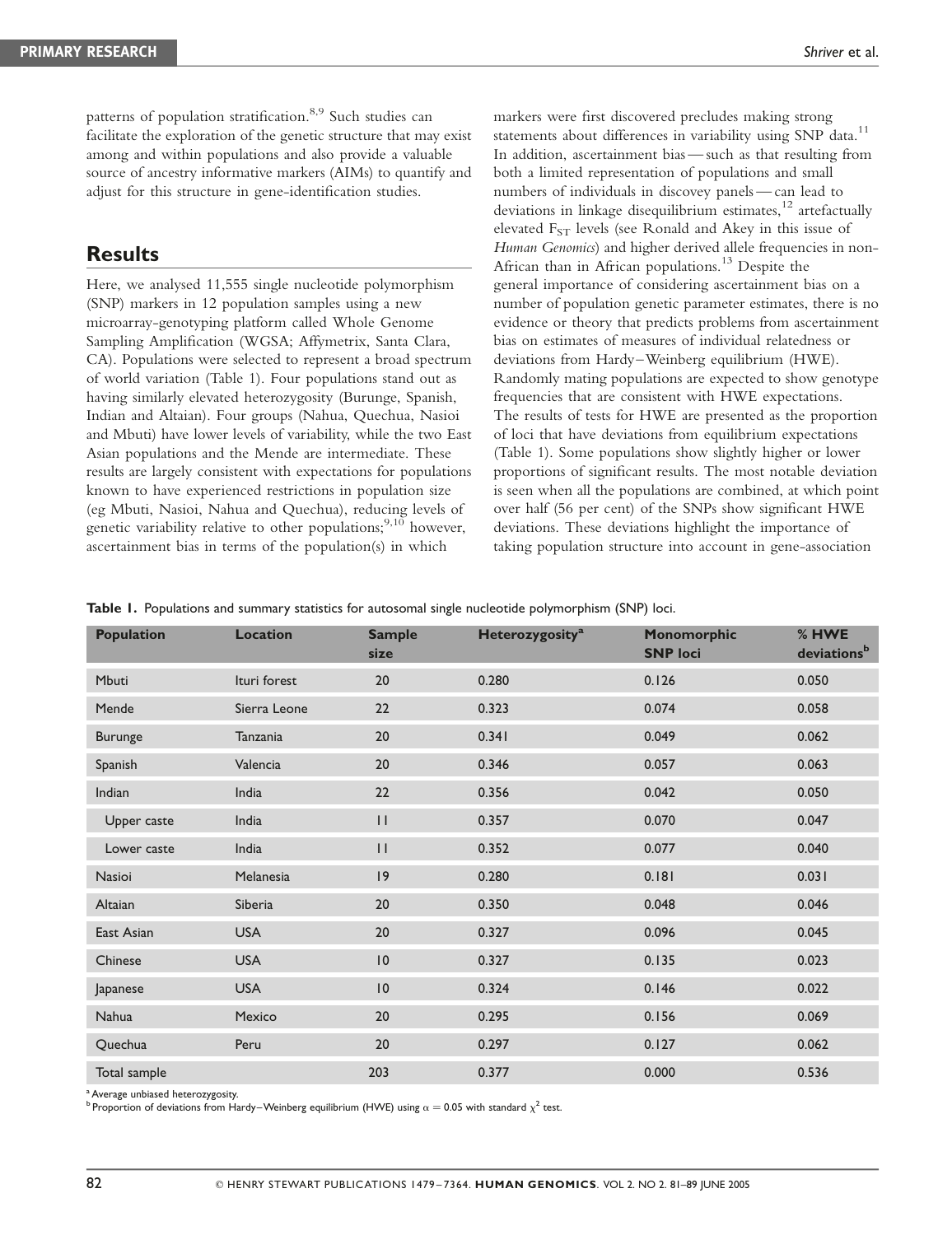

studies. Extensive admixture structure is created by combining these samples, leading to HWE deviations and, presumably, allelic associations among unlinked markers at loci showing large frequency differences across populations.<sup>3</sup>

The proportion of the total genetic variation due to differences among populations was estimated using  $F_{ST}$ . Figure 1 shows a histogram of the  $F_{ST}$  distribution, with the autosomal SNPs plotted separately from the X-linked SNPs. The average level of  $F_{ST}$  for autosomal SNPs (0.148) is within the range of previously published  $F_{ST}$  estimates (5–15 per cent), confirming the well-known fact that most variability in human populations is observed within populations. $4 - 6,14,15$ The average  $F_{ST}$  observed for the X-chromosomal SNPs (0.224) is substantially higher than that for the autosomal SNPs  $(p < 0.0001)$ , which is consistent with both the smaller effective population size and the higher levels of natural selection for X-chromosome genes.  $^{16-18}$  It is also notable that these distributions are not described well by averages, since they are highly skewed and have long tails, highlighting the fact that unlinked loci can have different evolutionary histories.<sup>19</sup>

For calculating heterozygosity and  $F<sub>ST</sub>$ , population divisions were assumed to be known and individuals were grouped using ethnic and geographical information. Given the large number of markers in our dataset, population genetic analyses can be performed at the level of the individual, making no presumption of group membership.  $18,20$  Two methods were used to investigate clustering among individuals: neighbour-joining trees<sup>21</sup> and principal coordinates (PCs) analysis, using the allele-sharing distance  $(ASD)^{22}$  for all pairwise combinations of individuals. Figure 2 shows a neighbour-joining tree of individuals, constructed with the ASD measure matrix, using 11,078 autosomal SNPs. The root of the tree, based on the combined ape outgroup, is located between the Mende and Mbuti. This supports an African origin for modern humans. The next group to diverge from the main trunk is the East African Burunge. Most populations have population-specific branches of substantial length, the largest being the Melanesians and the indigenous Americans. In addition to the Burunge, the South Asian Indians and the Altaians have relatively short population-specific branches, consistent with gene flow between these groups and other populations. The largest internal branch separates the three African from the non-African populations, and the next group to diverge is the Spanish, followed by the South Asian Indians. No clear separation of the upper and lower caste populations is seen here (but see Figure 3).

Although trees provide a useful means of illustrating relationships among populations or individuals, they are limited by the assumption of bifurcating topologies. PC analysis is an alternative analytical method, which lacks this assumption. Figure 3a shows the first three PC axes for all populations. As with the tree, individuals from one population cluster tightly, to the exclusion of individuals from other populations. The first PC axis shows a separation of the African and non-African populations, with the Burunge being closer to the non-Africans than either of the other two African populations. The second PC axis shows the indigenous Americans and Melanesians to be on opposite sides of the axis. On the tree, the two indigenous American populations are separated into monophyletic clusters, while the PC analysis shows overlapping clusters. When focusing on the Eurasian populations (Figure 3b), there is a clinal relationship across all three PC axes for these populations, which is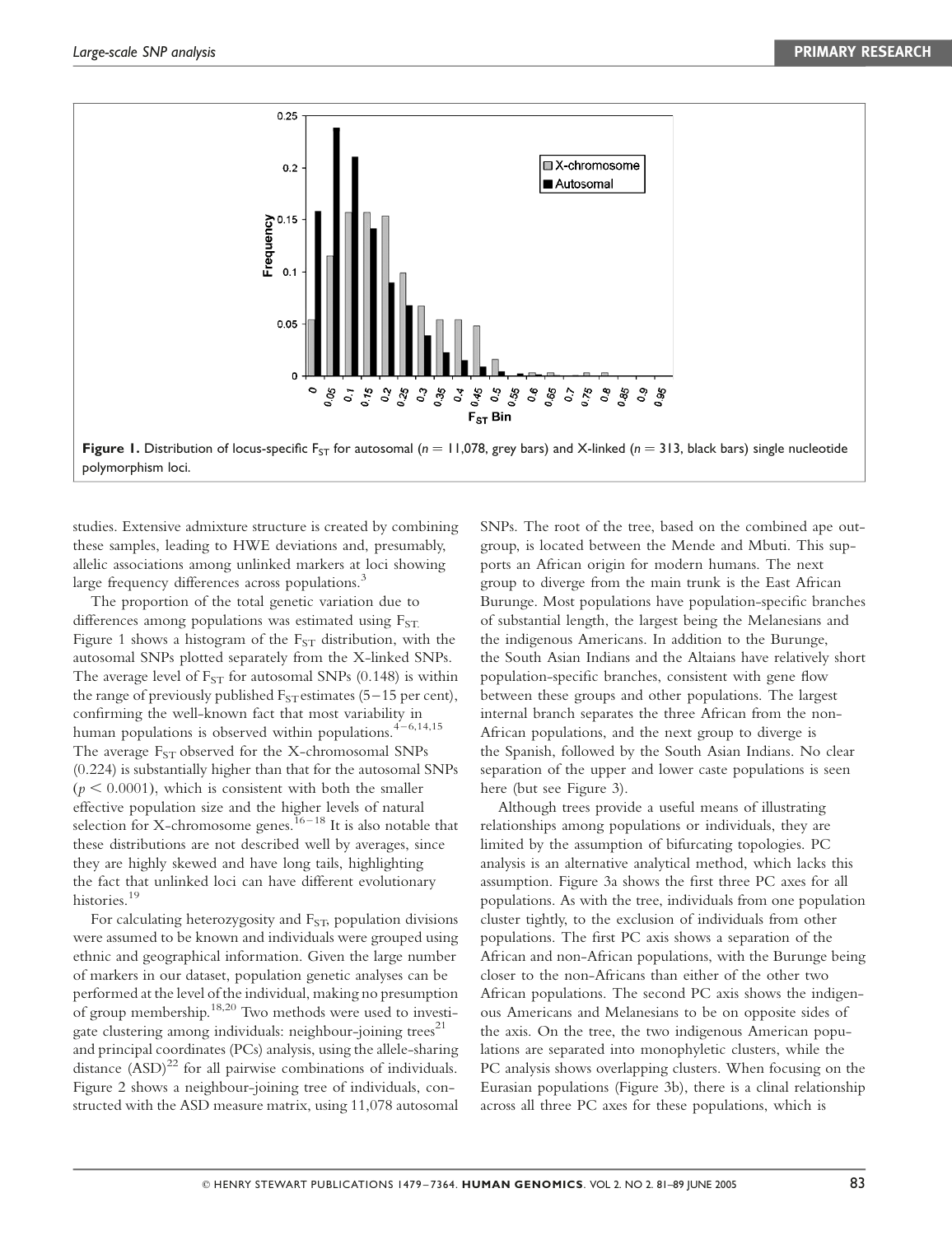

Figure 2. Neighbour-joining tree of the 203 individuals included in this study, using an allele-sharing distance matrix. The genotype of the ancestral state (ROOT) is taken from those markers showing one common homozygous genotype for two chimpanzees and two gorillas. Individual population affiliations are indicated by the following abbreviations: MBti (Mbuti), Brng (Burunge), Sp (Spanish), Indl (Indian lower caste), Indu (Indian upper caste), Bgvl (Nasioi), Qech (Quechua), Nah (Nahua), Alt (Altaian), Ch (Chinese), Jp (Japanese).

consistent with their geographic positions from Spanish in the lower left to Japanese in the upper right. Notable are the near separation of the Indian sample into lower and upper caste, with the upper caste individuals positioned closer to the Spanish.23,24 Additionally, the Altaians are intermediate between the East Asians and the Europeans, a finding that is consistent with Y-chromosomal studies showing Central Asian origins for components of the European gene pool.<sup>25</sup>

Another way of exploring the PC analysis results is to examine the pairwise plots of the PC components. As the first four components were significant using the broken stick test, not all can be plotted in three-dimensional space. The six possible pairwise plots are presented in Figures 4a–f.

In addition to these 12 geographically well-defined population samples, we have analysed three cosmopolitan samples collected in the USA (African-Americans, European-Americans and Puerto Ricans). These populations are known to have been subject to both within-continent and amongcontinent admixture in the recent past. We estimated the individual biogeographical ancestry levels for each person in these three samples. These maximum likelihood estimates of proportional ancestry (Figure 5) show a greater tendency for the European-American subjects to cluster together, by comparison with the other two population samples. The African-Americans and Puerto Ricans both show relatively high levels of variability in individual ancestry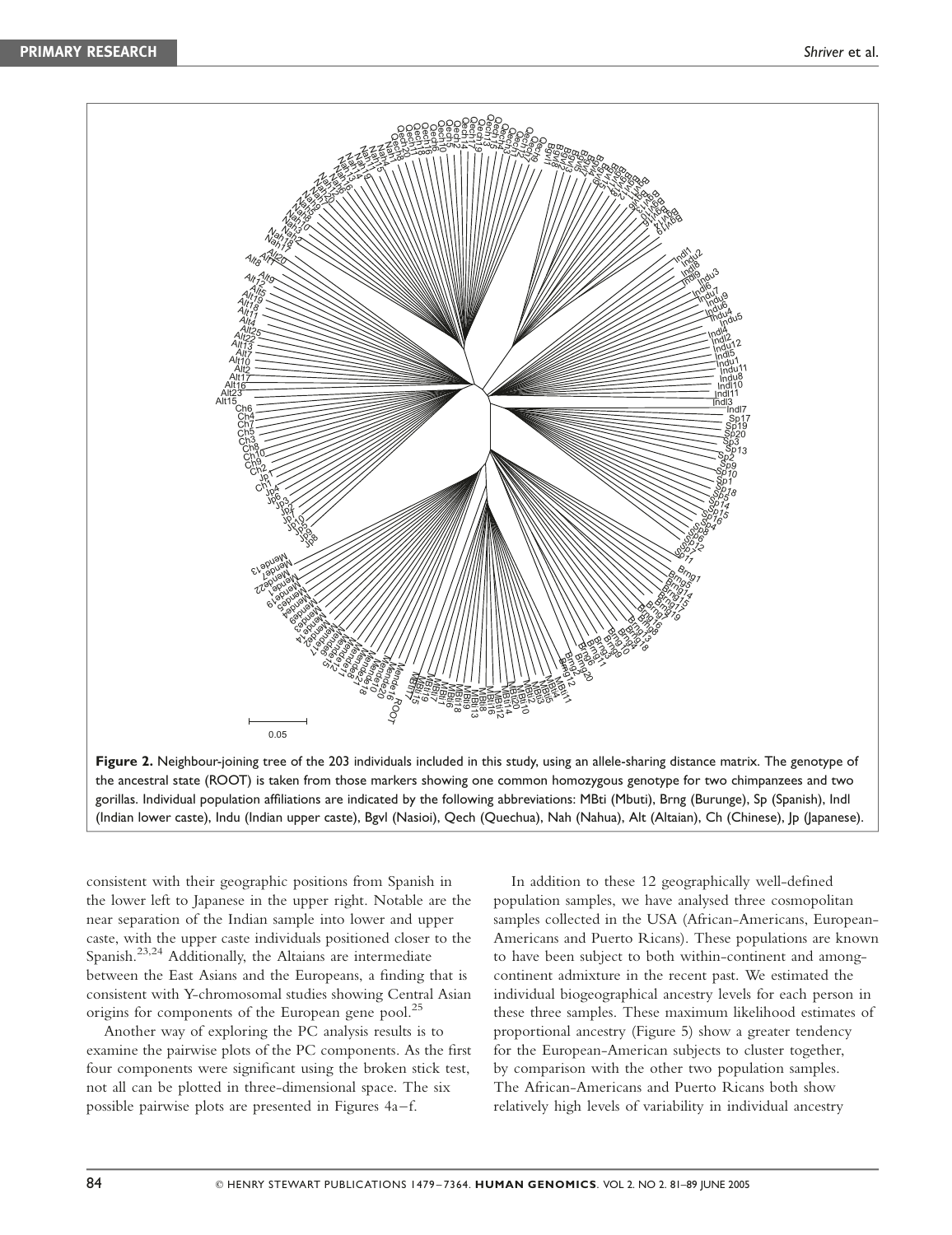

levels, with most of the non-African ancestry in the African-Americans being from Europe. The Puerto Ricans show some individuals with more indigenous American ancestry, as well as substantial West African ancestry.

Another test for the presence of admixture structure is based on correlations in individual ancestry indices calculated from independent (unlinked) panels of markers. <sup>26</sup> We tested for significant correlations using two types of individual indices, PCs (Table 2) and biogeographical ancestry (Table 3), calculated separately from the even and odd chromosomal SNPs. To do this, we divided the SNPs into two groups; all of the SNPs on even chromosomes in one group and all of the SNPs on odd chromosomes in the other group. Unless there is structure which is related to the axes of ancestry measured by these indices within a population, no significant relationship between the two estimates is expected.<sup>25</sup> The correlation results on the PC components show that only three (upper caste Indian, Altaian and Nasioi) of the 12 world populations show evidence of population structure. The combined Indian sample (upper caste and lower caste together) also shows significant correlations, while the combined East Asian (Japanese and Chinese) population does not. Alternatively, all three cosmopolitan samples tested (African-American,

European-American and Puerto Rican) show significant correlations between the even and odd chromosome PC analyses. Significant correlations are also seen for the estimates of biogeographical ancestry in these three populations (Table 3). It is notable that, not only are there high correlations in the African-American and Puerto Rican samples, but also in the European-American sample, indicating the presence of admixture structure in a population generally assumed to be homogeneous.<sup>27</sup>

## **Discussion**

The large number of markers used in these analyses has provided an opportunity to assess genetic variation at the level of the individual in a number of populations from around the world. These multilocus genotype data on a large panel of SNPs provide a new level of resolution in the distribution of variation within and among populations. Individuals cluster into groups comprising other individuals from their own or closely-related populations when diverse groups from around the world are analysed.<sup>28,29</sup> By contrast, when samples from the more cosmopolitan US resident populations are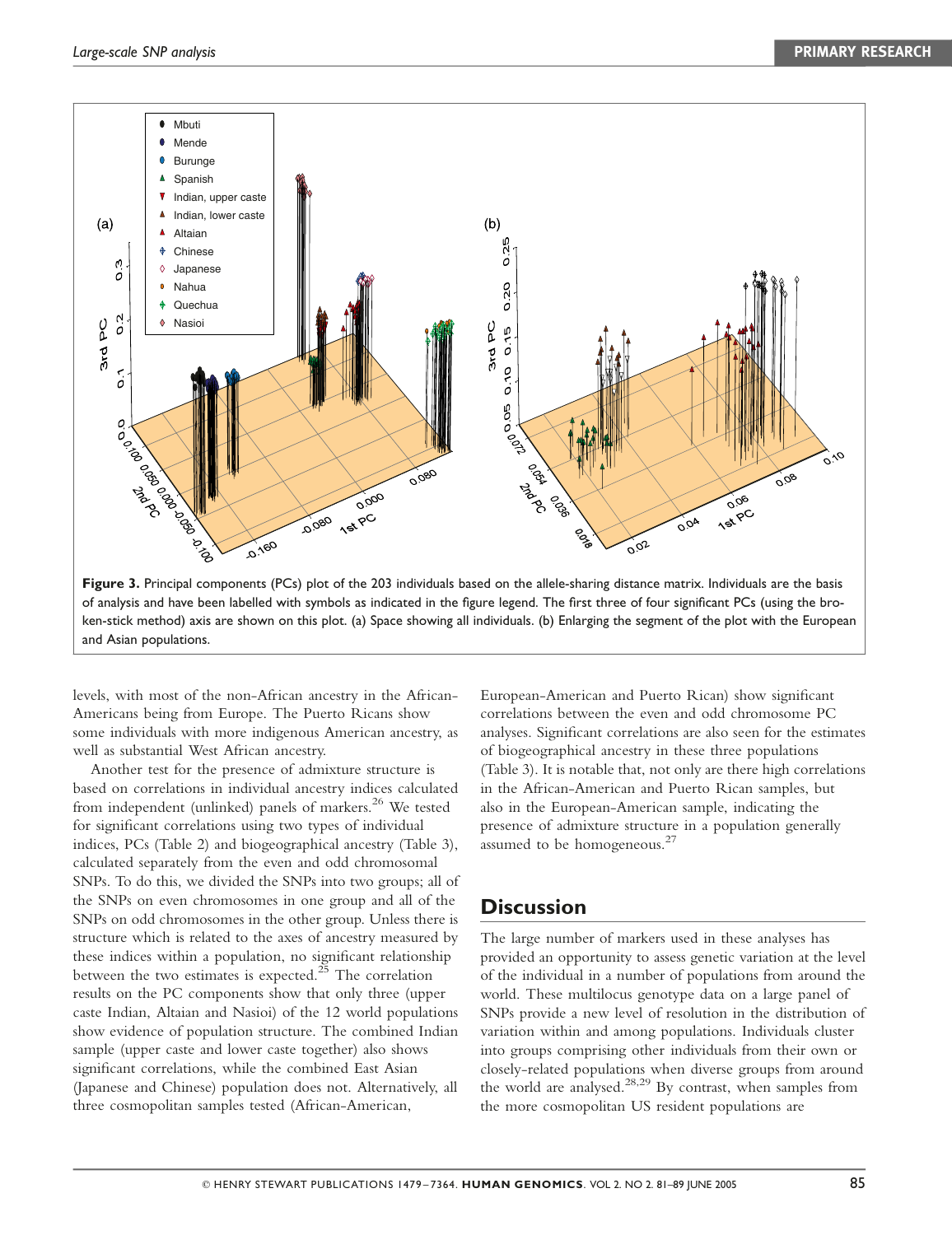

Figure 4. Bivariate plots for the six possible combinations of the four significant principal coordinates. Symbols used to indicate populations are consistent across figures (a) to (f) (see individual keys) and the components presented are indicated on the X and Y axes: (a) 1st and 2nd, (b) 1st and 3rd, (c) 1st and 4th, (d) 2nd and 3rd, (e) 2nd and 4th and (f) 3rd and 4th.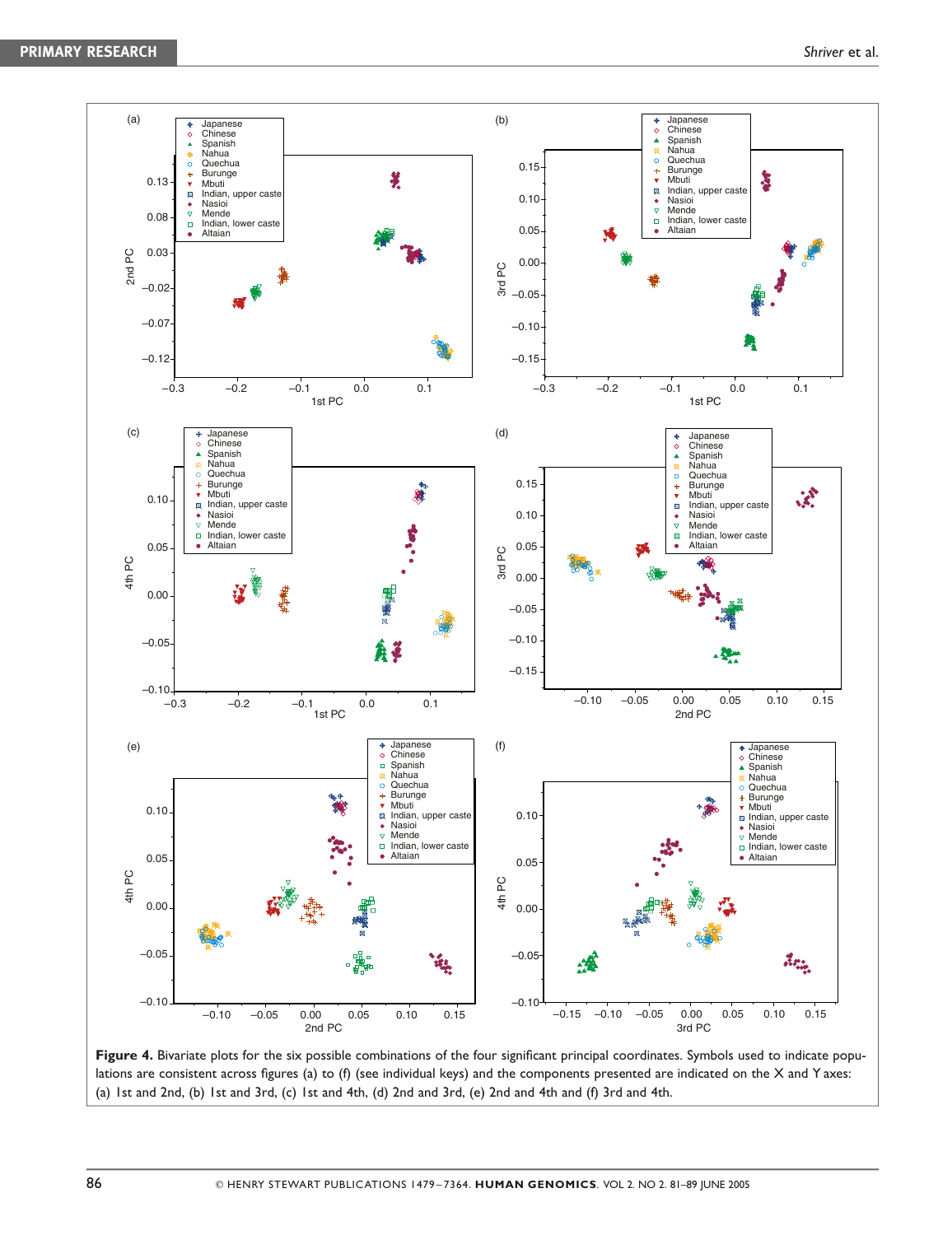

Figure 5. Triangle plot of three populations, illustrating maximum likelihood estimates of individual ancestry. Puerto Ricans  $(n = 20)$  are shown as filled circles, African-Americans  $(n = 42)$ as grey triangles and European-Americans  $(n = 41)$  as open circles. Parental populations in this analysis are the average of the Nahua and Quechua as the indigenous American; Mende as the West African; and Spanish as the European.

analysed, clustering patterns are less discrete. Substantial levels of variation in ancestry are observed within the African-American and Puerto Rican samples, while smaller, but significant, admixture structure is evident in the European-American sample. Whether the admixture structure in the European-American sample is the result of intra- or intercontinental gene flow is an important outstanding question. Thus, although discrete clustering of individuals may be useful in describing some of the variation in diverse, well-defined population samples, continuous measures — such as biogeographical ancestry or PC indices— are required to describe the same axes of population structure in populations that have experienced recent admixture.

## **Methods**

#### SNP genotyping

WGSA technology was used to genotype individuals in this study using the GeneMapping 10K Array Xba 131 (Affymetrix Inc., Santa Clara, CA). Details of this method have been published elsewhere:  $29,30$  in brief, fractions of the genome are obtained by restriction enzyme (Xba I)

|                         | Table 2. Correlation coefficients for comparisons between principal components (PC) estimates from the even and odd |  |  |  |  |
|-------------------------|---------------------------------------------------------------------------------------------------------------------|--|--|--|--|
| chromosome marker sets. |                                                                                                                     |  |  |  |  |

| <b>Population</b>   | <b>First PC</b> | <b>Second PC</b> | <b>Third PC</b>   | <b>Fourth PC</b>  |
|---------------------|-----------------|------------------|-------------------|-------------------|
| African-American    | 0.796~(<0.0001) | 0.495(0.001)     | $0.125$ (NS)      | $0.219$ (NS)      |
| European-American   | 0.498(0.001)    | $0.021$ (NS)     | $0.134$ (NS)      | $0.078$ (NS)      |
| Puerto Rican        | 0.624(0.003)    | 0.761 (< 0.0001) | $0.417$ (NS)      | $0.412$ (NS)      |
| <b>Mbuti</b>        | $0.098$ (NS)    | $0.004$ (NS)     | $0.014$ (NS)      | $0.41$ (NS)       |
| Mende               | 0.170(NS)       | 0.236 (NS)       | $0.353$ (NS)      | $0.302$ (NS)      |
| <b>Burunge</b>      | $0.197$ (NS)    | $0.114$ (NS)     | $0.051$ (NS)      | $0.265$ (NS)      |
| Spanish             | $0.203$ (NS)    | $0.065$ (NS)     | $0.014$ (NS)      | $0.157$ (NS)      |
| Indian, all         | $0.183$ (NS)    | 0.659(0.001)     | 0.612(0.002)      | $0.483$ (NS)      |
| Indian, lower caste | $0.145$ (NS)    | $0.565$ (NS)     | 0.236 (NS)        | $0.491$ (NS)      |
| Indian, upper caste | $0.500$ (NS)    | 0.736(0.01)      | $0.342$ (NS)      | $0.191$ (NS)      |
| Altaian             | $0.136$ (NS)    | 0.784~(<0.0001)  | $0.108$ (NS)      | $0.448$ (NS)      |
| East Asian          | $0.158$ (NS)    | $0.403$ (NS)     | $0.047$ (NS)      | $0.043$ (NS)      |
| Chinese             | $0.515$ (NS)    | $0.127$ (NS)     | $0.188$ (NS)      | 0.376 (NS)        |
| Japanese            | $0.503$ (NS)    | $0.539$ (NS)     | $0.049$ (NS)      | $0.24$ (NS)       |
| Quechua             | $0.160$ (NS)    | $0.380$ (NS)     | $0.384$ (NS)      | $0.399$ (NS)      |
| Nahua               | $0.047$ (NS)    | $0.215$ (NS)     | $0.097$ (NS)      | $0.165$ (NS)      |
| <b>Nasioi</b>       | $0.015$ (NS)    | $0.283$ (NS)     | $0.742$ (<0.0001) | $0.775$ (<0.0001) |

Note: Shown is Spearman's correlation coefficient and p value in parentheses. Significant corrections among even and odd chromosomal estimates are shown in bold.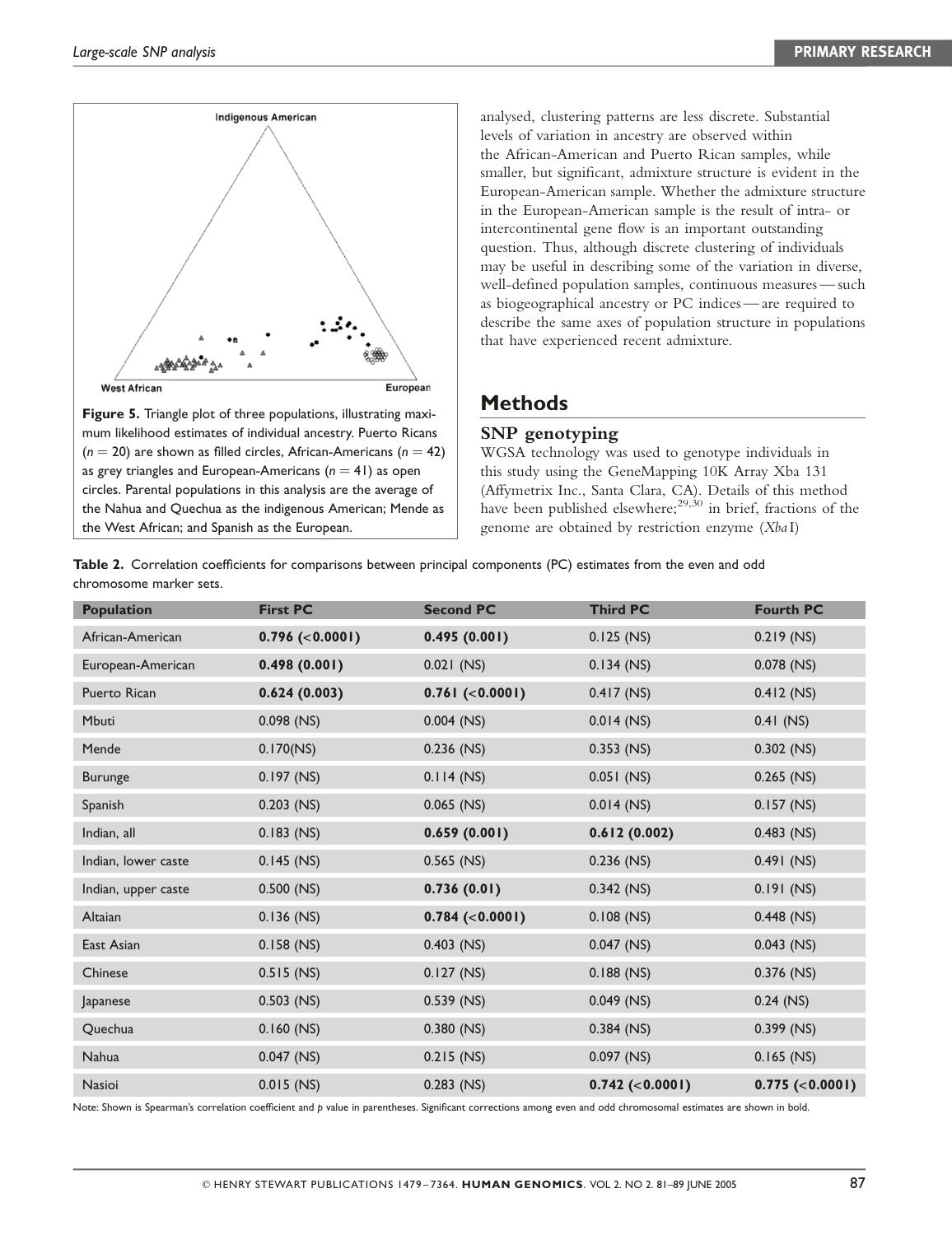| <b>Population (n)/ancestral C component</b> | <b>West African</b>    | <b>European</b>        | <b>Indigenous American</b> |
|---------------------------------------------|------------------------|------------------------|----------------------------|
| African American ( $n = 42$ )               | 0.951 ( $p < 0.0001$ ) | 0.904 ( $p < 0.0001$ ) | 0.635 ( $p < 0.0001$ )     |
| European American $(n = 41)$                | 0.766 ( $p < 0.0001$ ) | 0.750 ( $p < 0.0001$ ) | 0.395 ( $p = 0.0011$ )     |
| Puerto Rican ( $n = 20$ )                   | 0.881 ( $p < 0.0001$ ) | 0.924 ( $p < 0.0001$ ) | $0.810$ ( $p < 0.0001$ )   |

Table 3. Correlation coefficients for comparisons between biogeographical ancestry estimates from the even and odd chromosome marker sets.

Note: Shown is Spearman's correlation coefficient and b value in parentheses.

digestion of genomic DNA, ligated with adaptors and subsequently amplified with a universal primer that is directed to the linker. The amplified target (a smear of polymerase chain reaction products of 400 to 800 base pairs [bps] in length) is fragmented, labelled with terminal transferase and biotin-ddATP and hybridised overnight to synthetic microarrays. 31,32 Genotypes are called by interpreting signals from allele-specific probes using a model-based algorithm. The accuracy of this method is in excess of 99.5 per cent. SNPs were chosen from The SNP Consortium (TSC) database on the basis of their predicted location on 400–800 bp fragments generated by in silico digestion of human genome sequences with various restriction enzymes. Predicted SNPs were then assayed against a panel of 108 individuals from diverse populations. If two individuals were observed with each of the three genotypes, and the clustering patterns were acceptable, the SNP was considered to be confirmed and retained as part of the panel.

#### Samples

The population samples used in this study were collected under Internal Review Board approvals from the various institutions involved. The Mbuti population samples were collected in the Ituri Forest, the Mende samples from Sierra Leone. The Cushitic-speaking Burunge samples were collected in Tanzania but are thought to be of Ethiopian descent. The Spanish samples were collected in Valencia in Eastern Spain. The Nasioi were collected in Bougainville, Melanesia. The Altaian samples were collected in Siberia, Russia. The upper and lower caste groups were both sampled from Vishakapatnam, Andhra Pradesh, India. The Chinese (NA17011-NA17020) and Japanese (NA17051-NA17060) samples are from US residents, curated at the Coriell Institute. Quechua were sampled in Lima  $(n = 9)$  or Cerro de Pasco, Peru, at 4,338 meters ( $n = 11$ ). In the former case, the subjects were highland natives, as both parents and grandparents were born on the Altiplano. Quechua subjects were selected to represent a subgroup of subjects with the lowest possible European admixture from a larger total sample of  $n = 71$ . Similarly, the Nahua, who were sampled in the city of Tlapa, Guerrero, Mexico, were also selected as a subset of individuals showing low European ancestry, as measured with an independent set of markers. African-Americans (subset of 42 from

NA17100-17199) and European-Americans (subset of 42 from NA17200-NA17285) are represented by samples curated at the Coriell Institute. For these analyses, one individual initially classified as 'Caucasian' (Coriell Institute Cat# NA17205) was excluded from the European-American sample, as he/she clusters with South Asians, which, in combination with the lack of monophyletic clustering of South Asians and Spanish in this study, highlights the inappropriateness of the category 'Caucasian' in biomedical research. The Puerto Ricans are women born in Puerto Rico and living in New York City at the time of data collection.

# Statistical analyses

FST was calculated using Weir and Cockerham's unbiased estimator. <sup>33</sup> Pairwise individual genetic distances were estimated using the ASD.<sup>22</sup> The tree of individuals, based on the ASD distance, was constructed using the neighbour-joining method,<sup>21</sup> using the Molecular Evolutionary Genetics Analysis software package (MEGA version 2.1).<sup>34</sup> The PC analysis was carried out using NTSYS software (Rohlf, F. J. [1992], NTSYS-pc version 1.70). The statistical significance of PC axes was determined using the broken stick model, resulting in four significant axes. These axes together explain 23.6 per cent of the total variation (12.6 per cent by the first axis, 5.5 per cent by the second, 3.5 per cent by the third and 1.9 per cent by the fourth). All pairwise PC axis plots for these four axes are presented in the online supplementary information. The  $STRUCTURE 2.0<sup>8</sup>$  computer program was used to infer the presence of genetic structure in the sample. The analysis was performed both with and without the admixture model for  $K = 2$  to  $K = 6$ , the model previously having been determined to show the highest posterior probabilities for these data. A total of 25,000 simulation iterations were run for the burn-in period; 75,000 additional iterations were run to get parameter estimates. Biogeographical ancestry estimates were calculated for the 42 African-American subjects, the 41 European-American subjects and the 20 Puerto Rican women, using the maximum likelihood algorithm previously described, $^{26}$  whereby the allele frequencies for the three parental populations were taken to be indigenous American (Nahua and Quechua averaged together), West African (Mende) and European (Spanish). For testing the correlation